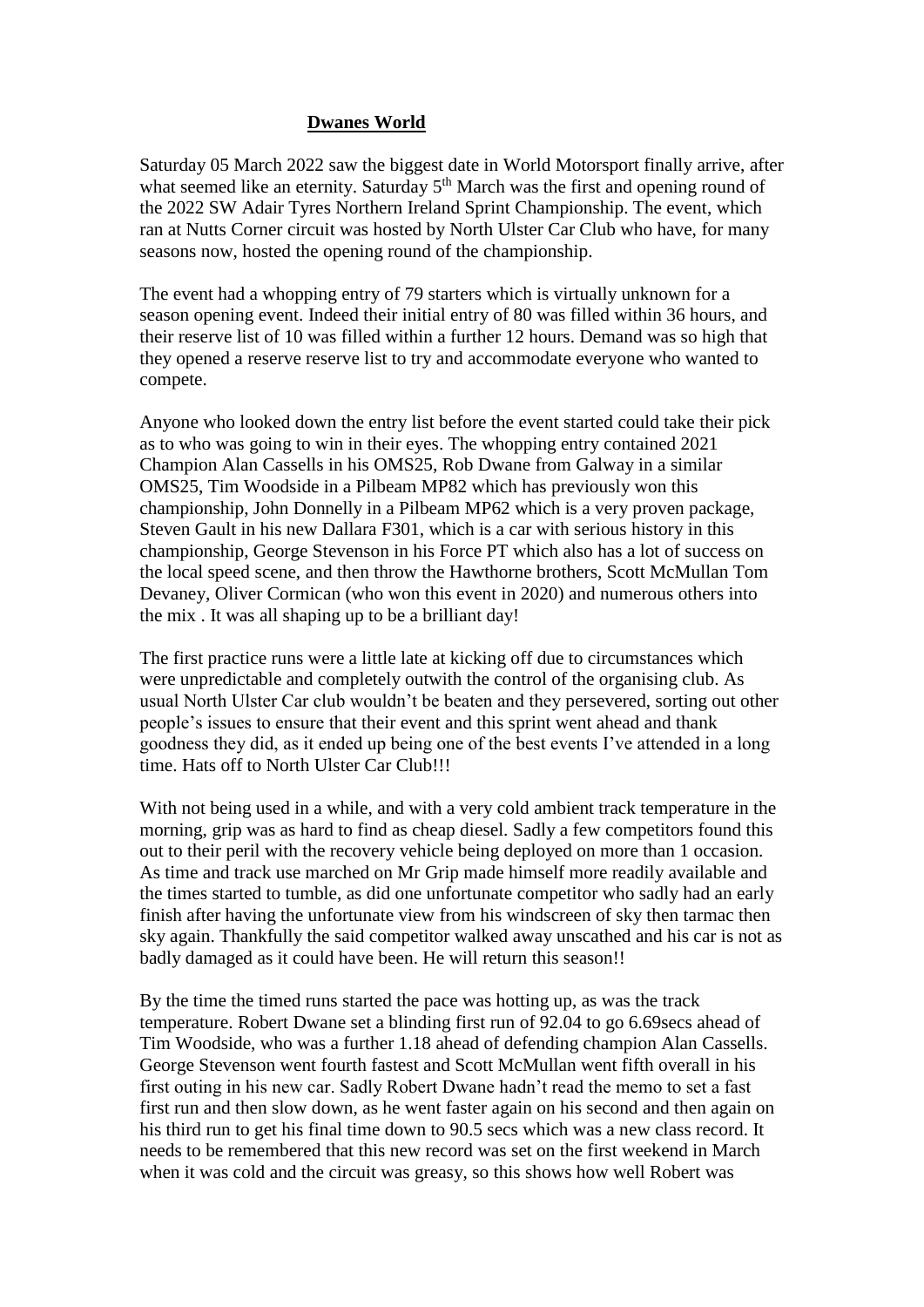going. Everyone else went faster too with Alan Cassells getting down to a 95.73 sec run despite having transmission woes and Tim Woodside finished third with a best run of 94.43 which was only 0.73secs off Alans second placed time. Fourth went to Steven Gault who got down to a 98.57 on his debut day in his new car. With some more seat time and fresh new Rubber Steven will be up in amongst the top 3 challenging all around him.

A special mention must go out to Scott McMullan. Scott who is no stranger to the speed scene has campaigned his father's Luego Locost intermittently over the past 4 or 5 seasons, showing a serious potential in a heavier car engine car. For this season Scott purchased himself a Reis Aero which he and his father rebuilt over the winter. They shook the car down last week and this was Scott's first event in his new car. Despite being 400cc down on his closest competitors, the ever fast Hawthorne Twins, Scott drove the wheels off the new car and took a class win on his debut in the new car, which he is still very much learning to drive. This is no mean feat and he, like his extremely proud father had smiles like Cheshire cats at the end of the day. Well done Scott!! With Scott's new car, the chuckle Brothers and the addition of Trevor Roberts to class 7 this season class 7 will, once again be the class to watch as the season progresses. Graham Boyce will also be hard to work with in class 7 as 4 of the top 10 overall were class 7 drivers. I predict a cracker season in class 7 in 2022 and I couldn't at this stage predict a winner.

Working through the paddock there were a lot of new names and cars in the paddock which is great to see. Mike Todd and his son Nicholas made a return to the paddock for this event and Mike certainly is keen to do more events in his class 13 Mondiale. We had Gareth Blaine, Brian Little James Lightbody, Conor O`Boyle Craig Smyth Mark Smyth and Joshua Baird all making their debuts to the championship as well as the return of a few older faces who hadn't been seen in a while such as Brian McLaughlin, Phil Robinson, Ian Howard, Rudy Tate, and Jimmy Dougan.

In terms of the categories the unofficial title of fastest mini in the west went to Karl Johnston once again. Karl is the undisputed Mini king of the west this year. Second went to Gary Milligan who finished a mere 0.43 secs behind Karl. Sadly Gerry McGarrity didn't make the event but he will be at the next sprint on 19 March keen to retake the award for fastest mini in the west, in what some purists will tell you is the best mini in that particular challenge group!!

In the Heaslip Ladies Challenge Trophy Emma Campbell defended her 2021 title with a win ahead of Amy Hawthorne Sheryl McBride and Cathy McDade in that order. Emma had a perfect days driving and appears to have found some pace in the car over the winter. Sheryl had a slight incident during her practice run which left her confidence needing a boost, Cathy took up the family tradition of ploughing on her first timed run in her new car, which she only bought the previous week and had been unable to test, and Amy was having to adapt again to driving like a racing driver having spent the last 4 months driving her road car sensibly, with minimal revs, economical gear changes and no excessive heavy braking or cornering due to her insurance black box which all new drivers now have to use to get insurance. Due to having a new car Kathy`s conversion factor was re-set to zero for this event which badly influenced her times but now that she has 1 event under her belt her factor will drop and she will be back amongst the girls on the time sheets. Having watched this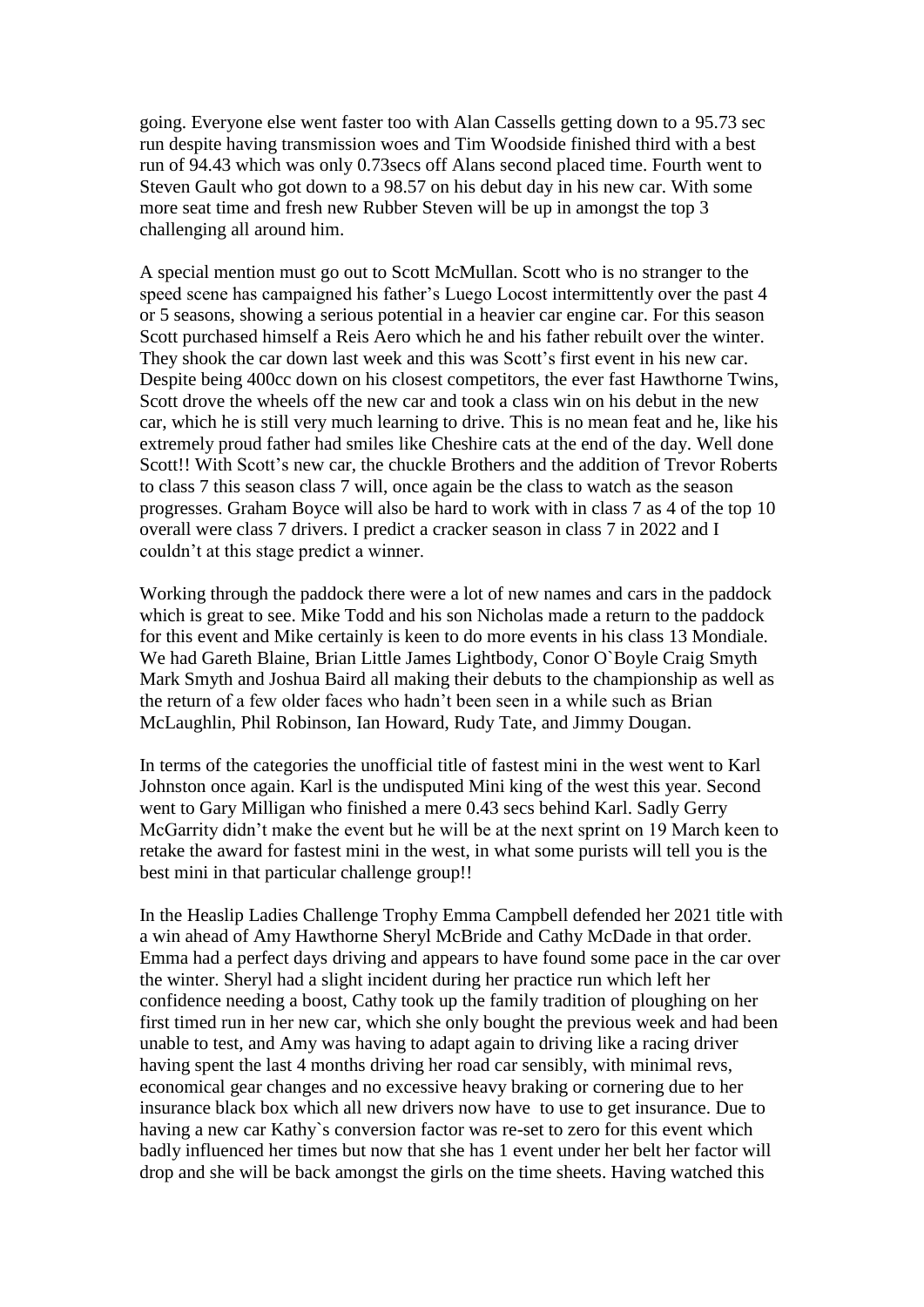challenge on Saturday I think that this year is going to be tighter than before with every one of the ladies having the ability to win it.

The Specialist Category proved to be tight with only 1.16 secs covering the top 4. Scott McMullan took the maximum points ahead of David and Steven Hawthorne in that order and Graham Boyce. When Jim Hutchinson returns with his RSR and Andy Hawthone and Richard Munnis all competing in this category, it's going to be a close fought title.

In the modified Ian Lancashire took the early category win ahead of Dan Campbell but there was only 1.36 secs in it with Dan Pushing hard in his 2wd Starlet on a track with conditions better suiting a 4wd car. Third went to Ian Howard in his Maguire mini but Stephen Colbert who was fourth in modified will take the higher points haul as Ian isn't championship registered. Stephen finished a mere 1.25secs behind Dan Campbell which was another superb drive in a rwd car on a cold track. This shows just how hard Stephen and Dan were going.

In the road going section Conor Hamill took his first category win of the year finishing just a mere 1.63 secs ahead of the returning Michael Clarke in his lotus elise. After the second timed run Michael was leading the category but Conor had a superb third run to take the class and the category win. Third in road going went to Adrian Mulholland in his beautiful Escort MK2. Adrian is more of a hill climb regular but its great to see him out competing in our paddock as well. Fourth in the category went to Crawford Ewing who takes points for third as Adrian isn't Championship registered.

The next and second round of the 2022 SW Adair Tyres Northern Ireland Sprint Championship takes place at Kirkistown on 19 March hosted by 500 MRCI. At present there is a massive entry including some very quick single seaters!! See you sll there.

Now for the class battles:

### **Class 1 – Road Cars up to 1700cc**

Pre event, all eyes were on Paul Forsythe and his new Peugeot 106 but sadly Paul had mechanical gremlins on his first timed run, which sadly side lined him for the day leaving him fifth in class. Another who was well on the pace in the morning, and continued in this fashion all day was the hard charging Stephen Wishart. Stephen took the class win by a mere 0.04 secs from Ballymoney man Mark Brogan in his little Citroen Saxo. These 2 had a great fight all day with no more than 1.08 secs between them all day. This is what close racing is all about. Third went to Alan Wallace with Arnie Wishart fourth in the same 106 driven by Stephen Wishart. Kathy McDade finished fifth in class in her new to her Honda civic and despite doing some ploughing on one of her runs she was getting faster with seat time. (after a remark like that the Author will have to make sure he stays well outside of Kathy`s reach for an event or 3!!

#### **Class 2a – Road cars over 1700cc**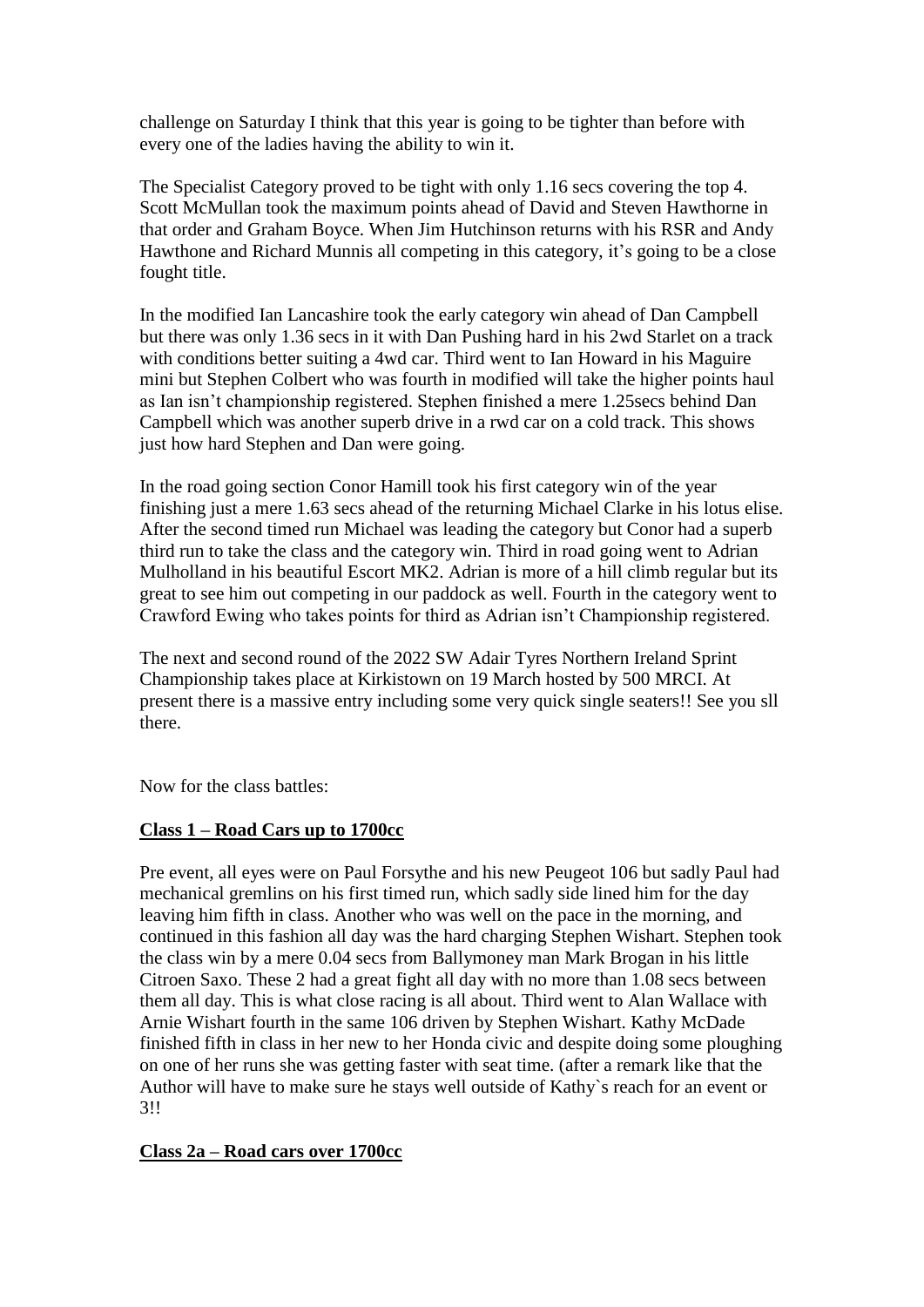The advert used to say "the car infront is a Toyota" but it appears that in terms of class 2a the car infront is a BMW. Conor Hamill continued where he left off last season and took class honours in his BMW M3. However this is a different M3 than the one he has campaigned of late after choosing not to use the heavier V8 BMW M3 again. When I first heard Conor coming down the main straight towards me I thought it was a 6R4 and my ears pricked up like a hunting fox! Conor had a superb battle all day with second placed Michael Clarke who actually set the pace for a while in his Lotus Elise. Tom Lawther, if you're reading this, I can confirm that Michael finally heeded your advice and revved the beautiful little Elise, making it purr like a pussy cat (under duress) at well above his standard rev band. Third in class went to one of the nicest turned out cars in the paddock, being Adrian Mulholland's beautiful Mark 2. I t was great to see Adrian back out even if he did get a bit of a shock in the paddock (Sorry about that Adrian) earlier in the day. Crawford Ewing debuted his beautiful new Megane and headed Colin Dines, Ian Thompson Phillip Cardy Mervyn Johnston and Amy Hawthorne all home in that order. As always class 2a looks like it's going to be close, this season and hopefully we will see a few more of those little Clio's reappear to the class. I do honestly fancy one for myself! Nicole…………….

#### **Class 2b – Road cars Mazda MX5 challenge**

I should've simply copied the first line from my last report which simply said, "once again Adam Brogan was the man to beat" but that wouldn't do Adam justice. In fact to say anything like this would upset the rest of class 2A who all fought like cats and dogs with each other on the time sheets all day. Honestly these little mazda`s were superb to watch and it's hard to believe the commitment these drivers had in their little Mazda's. Id almost fancy a run in one myself if my head would fit. 4 of the 6 competitors were new to the class which is great to see. Overall Adam Brogan took the win ahead of Paul Magill who pipped Conor O`Boyle by a mere 0.67 secs. Barry McCann was fourth ahead of Craig and Mark Smyth. The entire field class finished a mere 7.4 secs apart and of this Adam was 2.71 ahead of Paul so second to fifth was only 4.69 secs apart. Close as a good wet shave!!

### **Class 3 – Road cars specialist Production cars 4wd**

Alfred Robb took class honours in one of the nicest cars in the paddock on Saturday when he piloted his new Yaris gr to the class win. This is a super super quick bit of kit which looks to handle like a dream! Sadly no one wanted to play with Alfred so he was all on his lonesome on Saturday.

### **Class 5 – Road cars specialist Production cars**

After the big grids last year, class 5 was back to a smaller but great quality class with only 2 people out to play. At last we got the big head to head between Richard Munnnis and Andy Hawthorne that everyone wanted to see. On Saturday Richard took the class honours a mere 2.48 secs ahead of Andy, but you have to consider that Andy's car has a much heavier car engine in it, as opposed to Richards bike engine so it is a lot heavier. The big long straights of Kirkistown in 2 weeks will tell a tale, however if both these drivers do a full season, it will be impossible to tell them apart as the year concludes as both drivers are quick in their own rights but go better when pushed hard in competition!! Ohhh and a belated happy birthday to Andy Hawthorne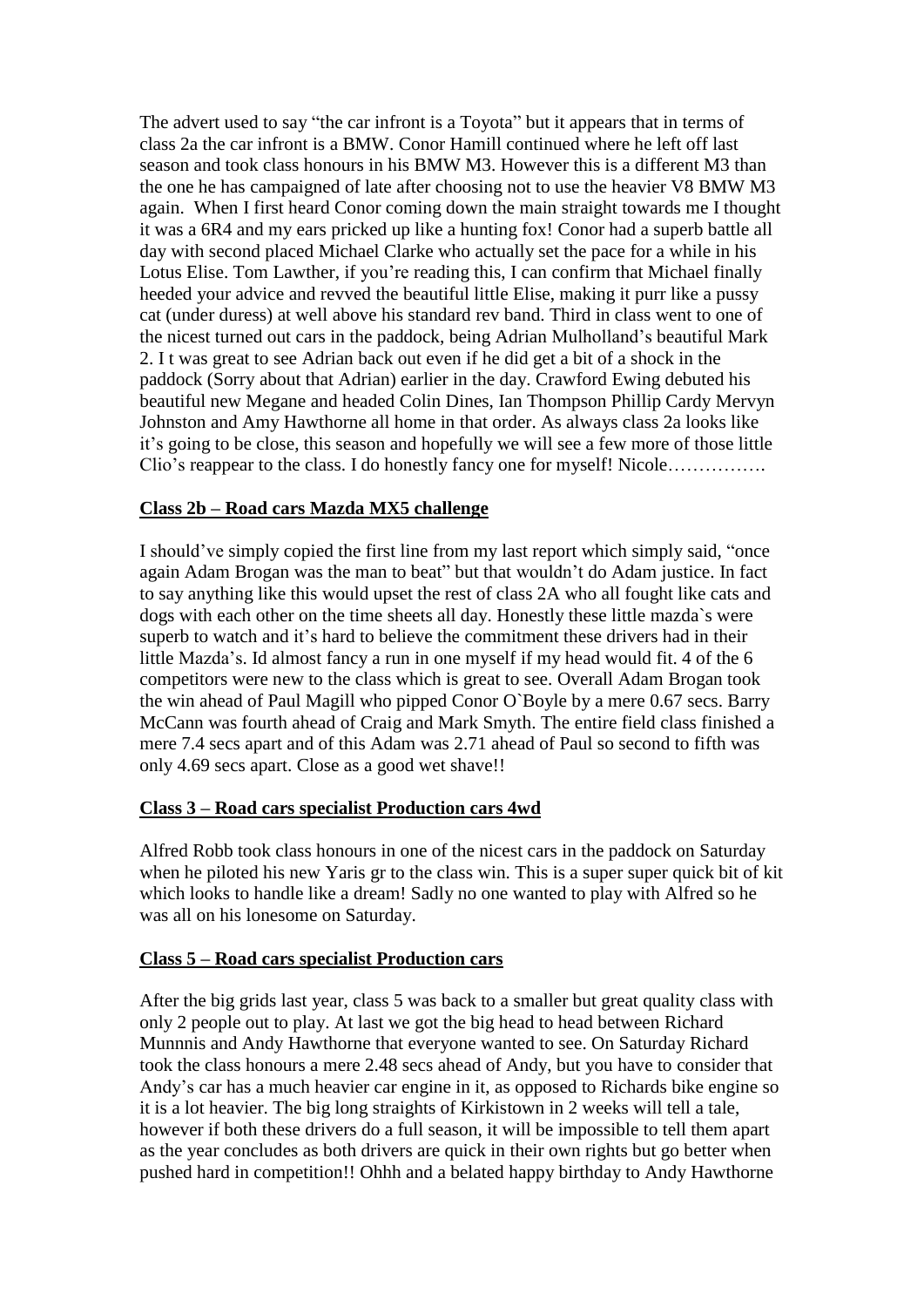who's birthday it was in the week preceding the event. I won't say what age he was but I will say that his Westfield won't do that speed in second gear lol Happy birthday Andy

### **Class 6a Modified Cars – Series Production cars 8v**

Class 6a was somewhat smaller than usual today with no Strains and no David Evans however those who did compete were going well. Karl Johnston hit the ground running and set the early pace but someone was pretending to be Gary Milligan and was really wringing the neck out of Gary`s little blue mini. Gary, or the "Milligan stig" was flying and during the day there was never any more than 0.86 secs between the 2 minis. Gary actually was leading the class after the second run before Karl did his usual last run flyer to pip Gary by 0.86secs. Third in class went to the hard charging Chris Nichol who finished a mere 3.63 secs behind Gary and Phil Robinson was fourth after an unfortunate incident in practice. It was great to see such a close finish in 6A today in what was one of the closest classes of the day. I hope Gary Milligan was observing how his imposter drove the little blue mini and that he learnt a bit from him, or was it really Gary driving after getting instruction from Gerry McGarrity??

### **Class 6b Modified Cars – Series Production cars 16v**

As of recent events Stephen Colbert was the man to beat today in his Talbot Sunbeam. Stephen lead from start to finish and finished  $16<sup>th</sup>$  overall and a mere 0.93secs off Steven Gault's long standing class record. It will be interesting to see if Stephen can claim this record at one of the later Nutts corner events were conditions will be warmer. Second in class went to Dara Fay who is so committed in his Suzuki swift that is impressive to watch. Third went to Ken Colbert who is also getting faster in the Sunbeam with every event. He and Stephen work well together developing this wee car and it's great to watch. Interestingly I'm told that there is another Colbert who has just stepped onto the Motorsport ladder so hopefully in the future we will see a triple drive in this family Sunbeam. Fourth in class went to Dessie Martin who has recently purchased the ex-Brian Fitzmaurice Honda civic which has previously won the class 6b title. Dessie was getting faster and faster all day in the car and I suspect that the new paint scheme is worth 2 seconds alone!! Fifth in class, and again aided by a superb paint scheme was newcomer Gareth Blaine who slipped his Focus ST ahead of another new comer, James Lightbody in his mini Cooper S. Our avid photographer and videologist Andrew Kernohan rounded out the class in his Renault Clio. Andrews on board is worth a watching for anyone who wants to see how to drive fast, but smoothly around Nutts corner.

#### **Class 7 Modified Specialist Production Cars 2WD.**

Class 7 – wow, well there's close and then there's class 7 close – 4 people separated by a mere 1.16 secs and the, and then the next 3 separated by only 1.98 secs!! I've covered the top 4 above so won't say too much other than Scott McMullan was the man to beat beating both David and Steven Hawthorne, in that order and Graham Boyce. Fifth went to Jimmy Dougan who is always hard to beat in his NI 7`s car with Rudy Tate, Andrew Straney and Ian Robinson finishing in that order.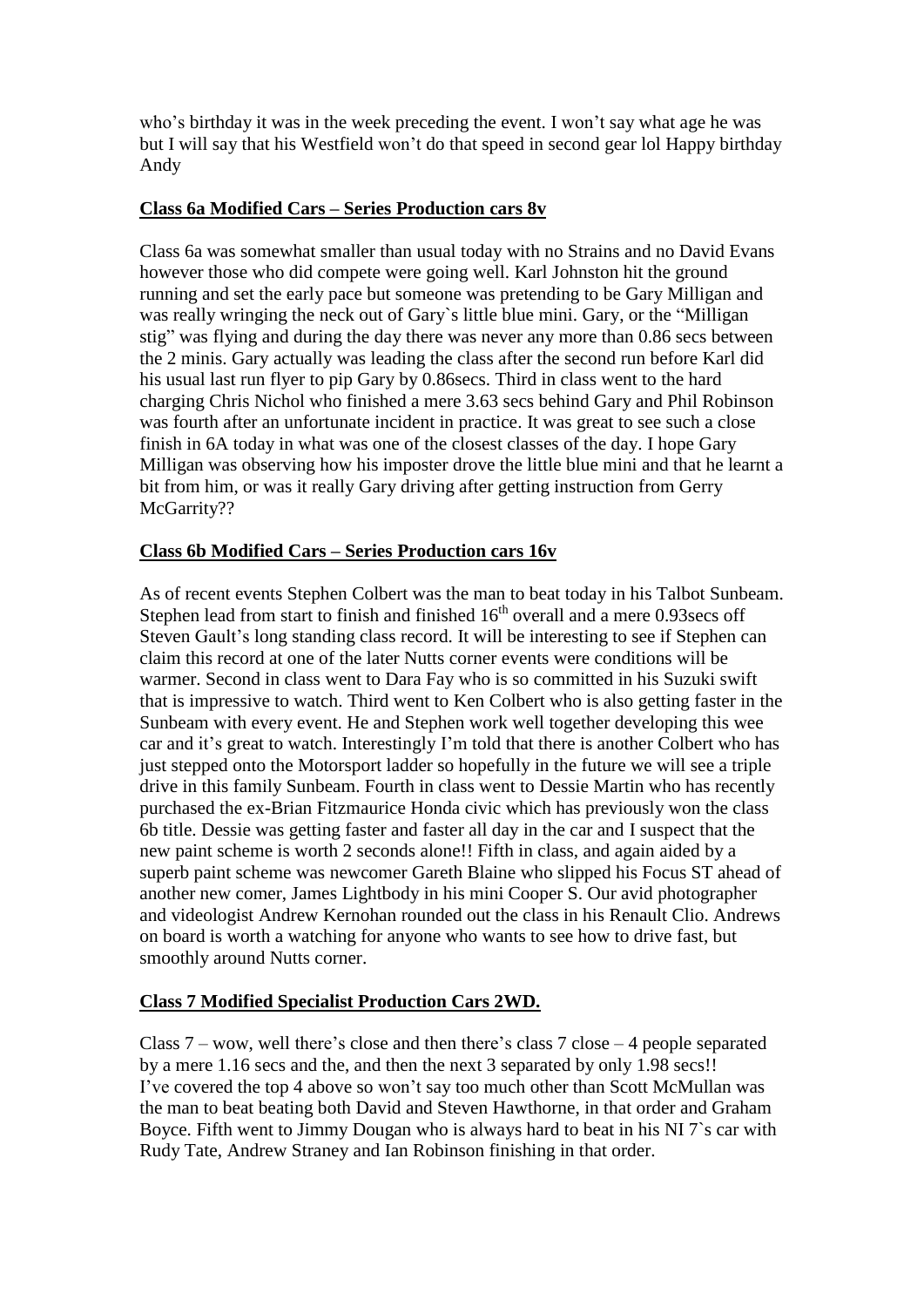It was great to see the return of Andrew Straney and Rudy Tate again in Rudy's Locost Mega blade. "Roundabout Rudy" once again proved to have the legs on "straight-line Straney" as he pipped him by 0.88 seconds proving that not only is he the fastest hairdresser in an ulsterbus, but that he has learned from Andrew on how to drive this little car quickly! It was also great to see Robbo (Not the famous Brian Robson but his name sake) Ian Robinson back out again in his wee Locost Mega blade. Robbo is coming on leaps and bounds in this little car and with some seat time he'll be in the thick of things on the timesheets.

#### **Class 8 Sports Libre cars Special Saloons**

Class 8 was a little low in numbers today but in terms of the machinery, it was great. Ian Howard brought his lovely little Maguire mini out again and had a great run to  $14<sup>th</sup>$  overall which is an impressive result. Second went to Richard O`Mahoney in his RSR Escort. Jim Hutchinson was to enter but sadly had to withdraw but with an entry for the next round at Kirkistown we will see at least 3 of these stunning RSR cars running together. With another couple in the country this will be an awesome class when they all appear out together.

### **Class 9a Sports Libre cars Saloons and GT`s**

Once again Campbell seems to be the name to have for class 9a with Dan Campbell taking the class win and a new class record in his Toyota Starlett. Dan finished 20.94 seconds ahead of second placed Emma Campbell who pipped Jason Frazer by a mere 0.99secs. The championship registration would indicate that a few ore class 9a cars may make a return this season which will be great to watch on what is the ultimate saloon car class in the championship.

#### **Class 9b Sports libre Closed wheel sports racing cars.**

Sheryl McBride had a lonely drive to class honours in class 9B today but none the less she was going well and improved steadily during the day as seat time and confidence improved her times.

### **Class 10 Sports libre Cars – small capacity Rally cars**

At last class 10 had an entry befitting of the class With 6 rally cars competing on the day. Alan Roddy proved to be the man to beat, but second placed Dermot O`Hagan pushed him hard and there was never any more than 0.78 secs between them. Third went to Andrew Strain in his 205 on what proved to be a day he was glad to complete. Omagh competitor Brian little came to play in his Escort G3. Brian had done the Samsonas Fivemiletown gravel rally the previous week in this car and simply washed the car, changed the wheels and came to the sprint in forestry spec!! Brian had a great day and was third up until the last run when Andrew Strain pipped him to it. Fourth in class went to Joshua Baird in his new corsa, but sadly Joshua only managed 1 run and poor Malachy Loughran didn't manage any timed runs in his beautiful Escort Mk2. Everyone you spoke to in class 10 was having a ball and the racing was close and frantic. I must also wish Alan Roddy a belated happy birthday as well. He also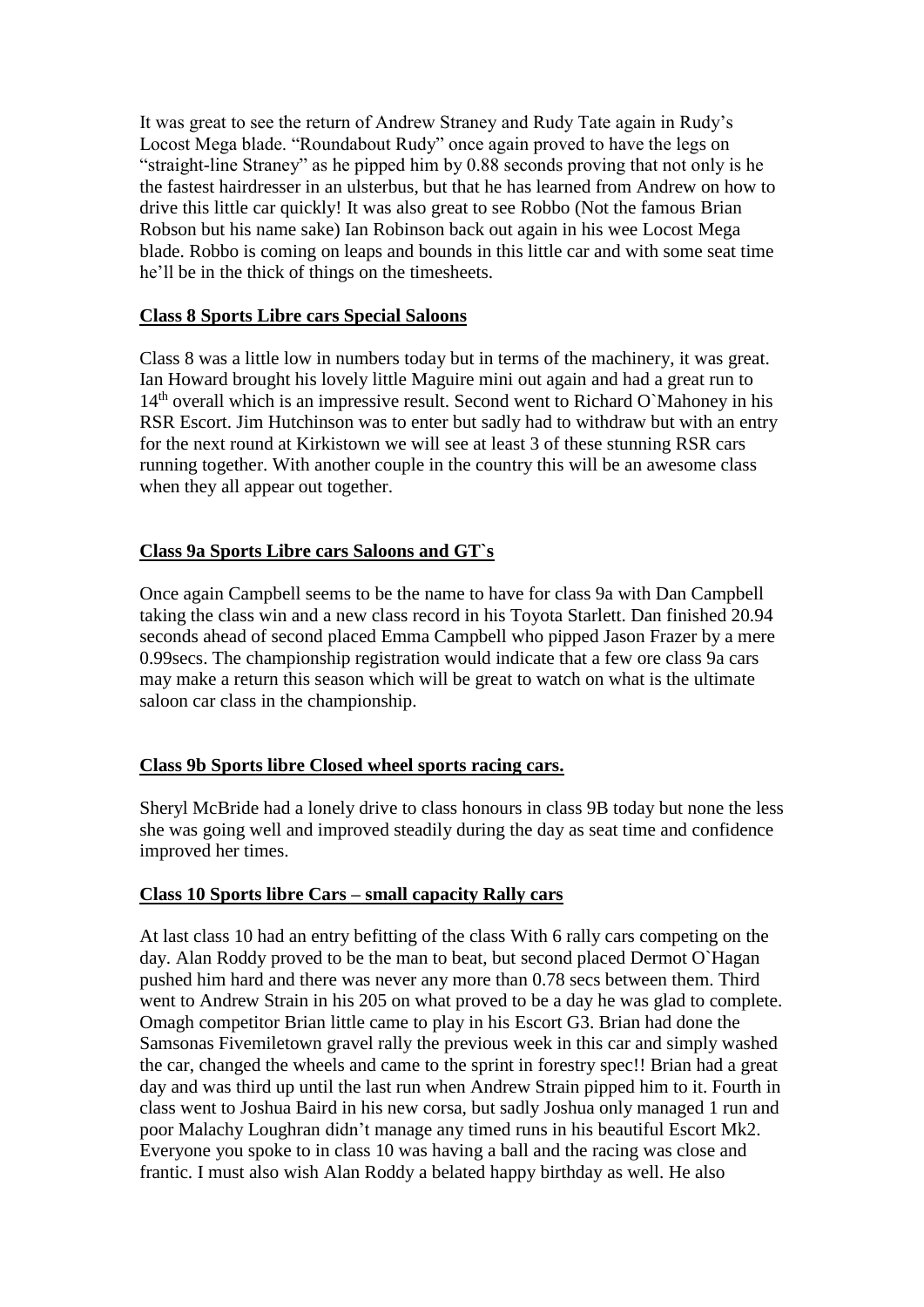celebrated a birthday of note and again his car wouldn't do that speed in second gear either! Happy Birthday Alan

# **Class 11 Sports libre Cars – large capacity Rally cars**

Class 11 only had 2 competitors today, but they were both new competitors to the class which is great to see. Derek Robinson made his sprint debut in his Talbot Sunbeam and took class honours, sadly Kevin McLaughlin didn't have as good a day when mechanical woes side-lined him early on. Hopefully we can attract more rally cars into this class and build further on the improving entries next year. Both Jaye Nevin and Stewart Strain advise that they are keen to return so here's hoping at long last for a rally car class revival.

# **Class 12 4WD sports Libre Cars**

Class 12 was shaping up to be a real class battle today with Oliver Cormican, who won this event outright in 2020 going head to head with Ian Lancashire. Sadly Oliver had mechanical issues early on which left Ian Lancashire to head up the class battle himself. Ian had a great run, going under Ryan Murrays lap record and taking 11<sup>th</sup> overall in his Subaru. The now ousted record holder Ryan Murray was at the event marshalling and hopefully he and Oliver will be out again at the next round in 2 weeks!

# **Class 13 Formula Racing cars**

Mike Todd made a return to the championship in his Mondial which he was dual driving with his son Nicholas. Henry Campbell set the early pace in the first runs with a 111.84 sec run but Mike Todd set a blistering 109.84 in his second run to take the class win and  $15<sup>th</sup>$  overall. Henry managed to drop his time to a111.25 sec run to finish second ahead of Nicholas Todd and John Whitley. As always class 13 was a great battle and Mike Todd did tell me that in the 3 sprints he has done in this car, he has taken class wins in all of them. I suspect that this class will be close and good to watch as the year progresses.

### **Class 14 small Capacity Racing Cars**

Class 14 was another class which was a little underrepresented in terms of numbers today, compared to previous events but the 3 drivers who were competing all got their elbows out and their heels in and fought hard with all 3 drivers finishing in the top 13. George Stevenson took opening honours in his Force PT with Tom Devaney second and Thomas Corey third. It's great to see George back out again and feeling better and great to see that he`s still as fast as ever. Tom Devaney was also on the pace as was Thomas Corey so class 14 will be interesting as the year progresses. Sadly recent regular Trevor Roberts has elected to leave the class 14 fold having sold his car to another local competitor who will certainly be in the mix and Trevor has decided to try his luck in class 7. Talk about jumping out of the fire and into the frying pan!!

# **Class 15 large Capacity Racing Cars**